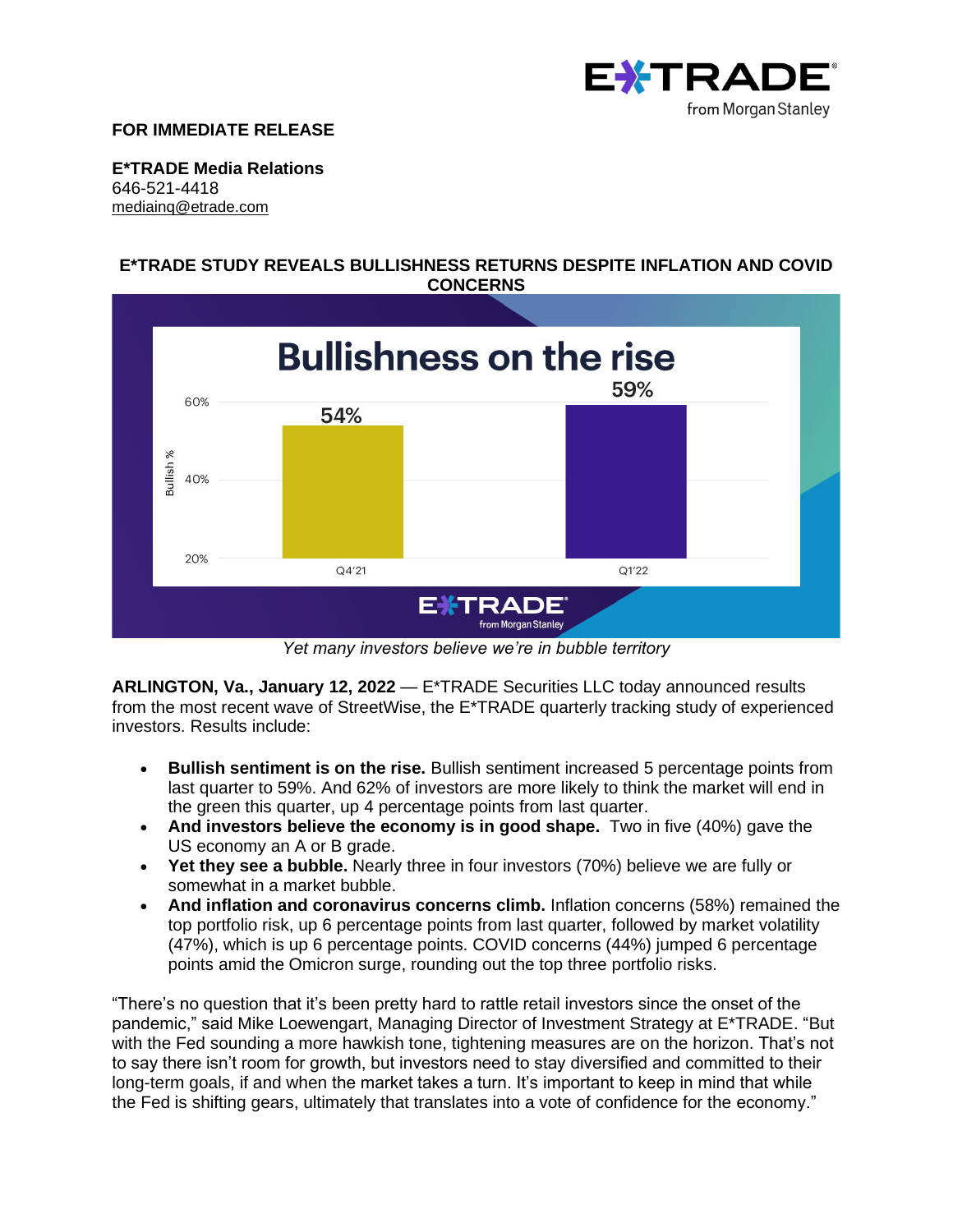

The survey explored investor views on sector opportunities for the first quarter of 2022:

- **Health care.** With COVID cases persisting, investors see opportunity in health care as it took over the top spot with nearly half of investors (46%) interested in the historically defensive sector.
- **IT.** Despite the Fed gearing up for rate increases, and the drop in tech stocks to start the year, the IT sector ticked up 3 percentage points from Q4 to 43%.
- **Energy.** After a strong 2021, investors continue to be interested in energy (37%), though interest ticked down 7 percentage points from last quarter.

E\*TRADE aims to enhance the financial independence of traders and investors through a powerful digital offering and professional guidance. To learn more about E\*TRADE's trading and investing platforms and tools, visit [etrade.com.](http://www.etrade.com/)

For useful trading and investing insights from E\*TRADE, follow the company on Twitter, [@ETRADE.](https://twitter.com/etrade)

#### **About the Survey**

This wave of the survey was conducted from January 3 to January 11 of 2022 among an online US sample of 901 self-directed active investors who manage at least \$10,000 in an online brokerage account. The survey has a margin of error of  $\pm 3.20$  percent at the 95 percent confidence level. It was fielded and administered by Dynata. The panel is broken into thirds of active (trade more than once a week), swing (trade less than once a week but more than once a month), and passive (trade less than once a month). The panel is 60% male and 40% female, with an even distribution across online brokerages, geographic regions, and age bands.

#### **About E\*TRADE from Morgan Stanley and Important Notices**

E\*TRADE from Morgan Stanley provides financial services to retail customers. Securities products and services offered by E\*TRADE Securities LLC, Member SIPC. Investment advisory services offered by E\*TRADE Capital Management, LLC, a Registered Investment Adviser. Commodity futures and options on futures products and services offered by E\*TRADE Futures LLC, Member NFA. Banking products and services are offered by Morgan Stanley Private Bank, National Association, Member FDIC. All separate but affiliated subsidiaries of Morgan Stanley. More information is available at www.etrade.com.

The information provided herein is for general informational purposes only and should not be considered investment advice. Past performance does not guarantee future results.

E\*TRADE from Morgan Stanley, E\*TRADE, and the E\*TRADE logo are trademarks or registered trademarks of E\*TRADE from Morgan Stanley. ETFC-G

ETFC

© 2022 E\*TRADE from Morgan Stanley. All rights reserved.

E\*TRADE engages Dynata to program, field, and tabulate the study. Dynata provides digital research data and has locations in the Americas, Europe, the Middle East and Asia-Pacific. For more information, please go to [www.dynata.com.](http://www.dynata.com/)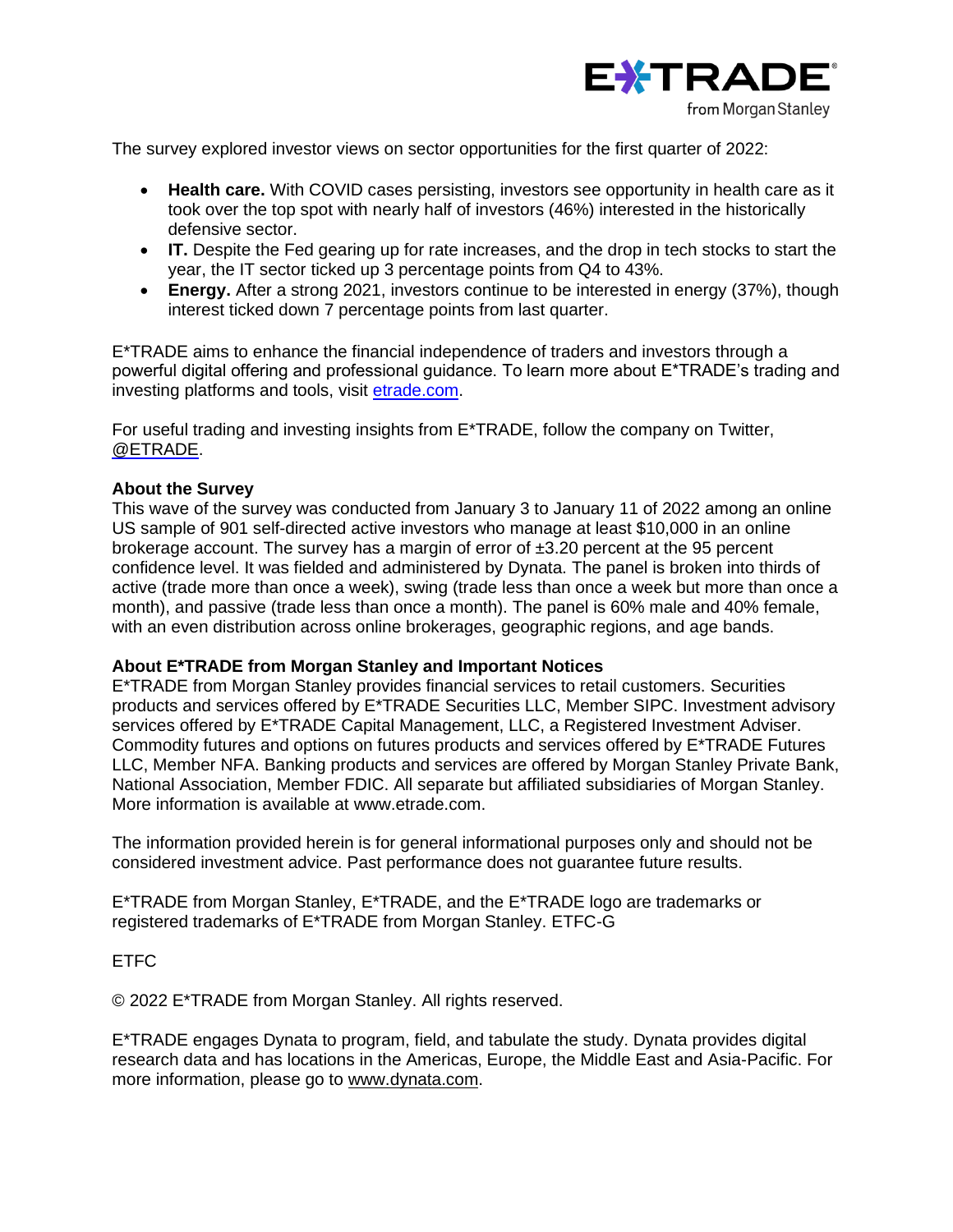

# **Referenced Data**

| And when it comes to the current market are you? |       |       |       |       |       |
|--------------------------------------------------|-------|-------|-------|-------|-------|
|                                                  | Q1'21 | Q2'21 | Q3'21 | Q4'21 | Q1'22 |
| <b>Bullish</b>                                   | 57%   | 61%   | 65%   | 54%   | 59%   |
| Bearish                                          | 43%   | 39%   | 35%   | 46%   | 41%   |

| Where do you predict the market will end this quarter? |       |       |  |
|--------------------------------------------------------|-------|-------|--|
|                                                        | Q4'21 | Q1'22 |  |
| <b>Rise</b>                                            | 58%   | 62%   |  |
| <b>Rise 20%</b>                                        | 4%    | 5%    |  |
| <b>Rise 15%</b>                                        | 10%   | 7%    |  |
| <b>Rise 10%</b>                                        | 17%   | 19%   |  |
| Rise 5%                                                | 27%   | 31%   |  |
| Stay where it is (0%)                                  | 14%   | 14%   |  |
| Drop 5%                                                | 16%   | 15%   |  |
| <b>Drop 10%</b>                                        | 10%   | 6%    |  |
| <b>Drop 15%</b>                                        | 1%    | 2%    |  |
| <b>Drop 20%</b>                                        | 1%    | 1%    |  |
| <b>Drop</b>                                            | 28%   | 24%   |  |

| What grade would you give the current state of the U.S. economy right now? |       |  |
|----------------------------------------------------------------------------|-------|--|
|                                                                            | Q1'22 |  |
| Top 2 Box                                                                  | 40%   |  |
| $\overline{\mathsf{A}}$                                                    | 14%   |  |
| B                                                                          | 26%   |  |
| C                                                                          | 36%   |  |
|                                                                            | 17%   |  |
|                                                                            | 7%    |  |

| Do you think current stock valuations would suggest that right now we are |       |  |
|---------------------------------------------------------------------------|-------|--|
|                                                                           | Q1'22 |  |
| Top 2 Box                                                                 | 70%   |  |
| Fully in a market bubble                                                  | 23%   |  |
| In somewhat of a market bubble                                            | 47%   |  |
| Approaching a market bubble                                               | 22%   |  |
| Not close to a market bubble                                              | 8%    |  |

## *Which of the following risks are you most concerned about when it comes to your portfolio? (Top four)*

|                                         | Q4'21 | Q1'22 |
|-----------------------------------------|-------|-------|
| Inflation                               | 52%   | 58%   |
| Market volatility                       | 41%   | 47%   |
| Coronavirus and other pandemic concerns | 38%   | 44%   |
| Supply chain constraints                | 38%   | 36%   |